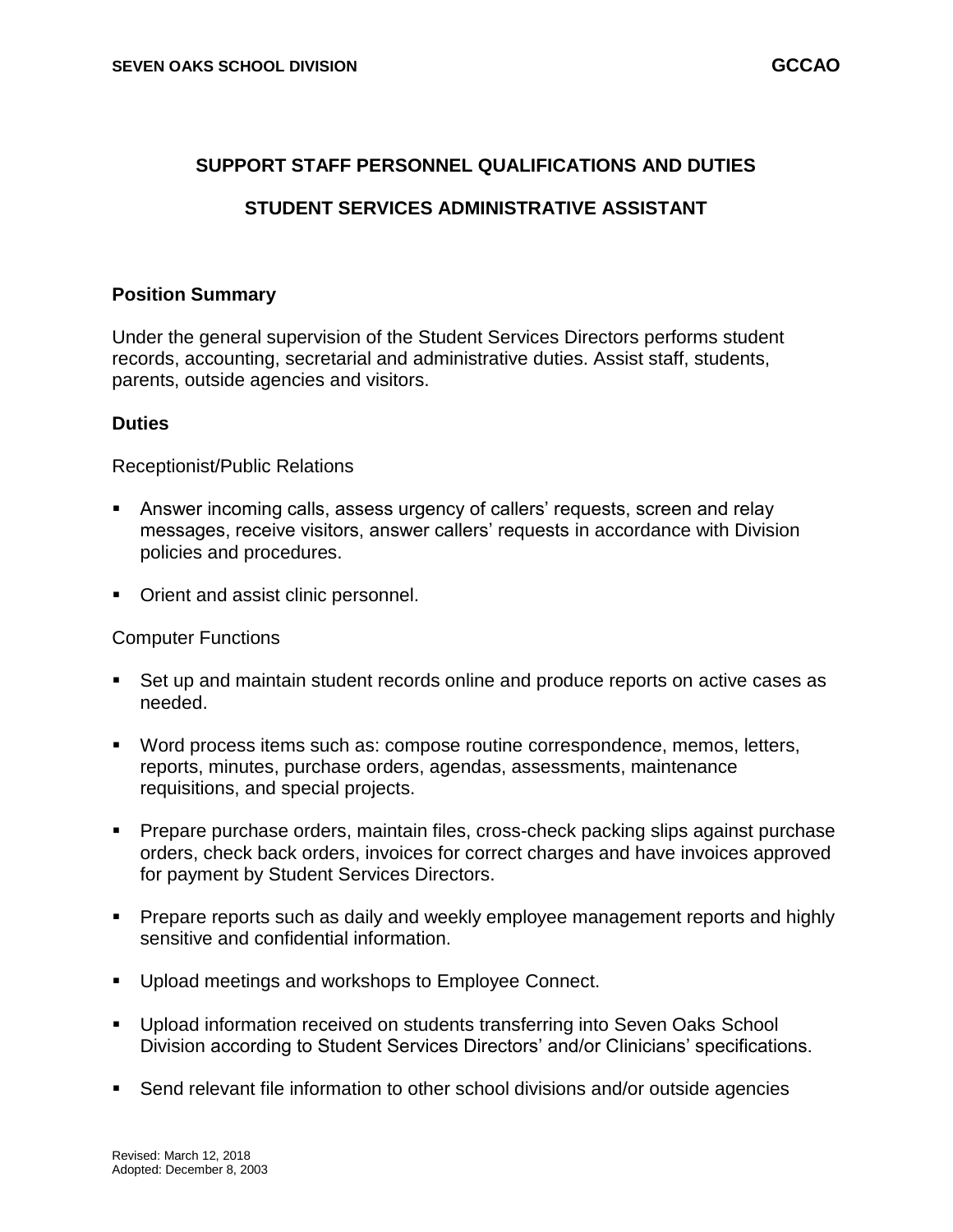according to Student Services Directors' and/or Clinicians' specifications.

### Office Management

- Set up (tag) files on each case and ensure the security of confidential files.
- Open, sort and direct incoming mail.
- **Order, maintain, distribute supplies and stamps.**
- **Collect and reconcile various accounts.**
- Maintain student and clinician statistics.
- Record absenteeism, conferences, etc. and requisition all supplies and test materials for clinicians.
- Liaise with outside contacts.
- **Program voice mail and train personnel on use.**
- Reconcile cash receipts, cash disbursements and annual financial statements.
- Book rooms for meetings and workshops.
- Order food for meetings and workshops.
- Photocopy.

#### Inventory

- Organize and maintain detailed records of office inventory such as all equipment, machines and office supplies.
- Record data in computer.
- Run inventory reports for insurance audit purposes.
- Requisition supplies, materials and tests for clinicians.
- Maintain and sign out materials and tests for clinicians.
- Schedule and manage hearing and vision screening for schools.